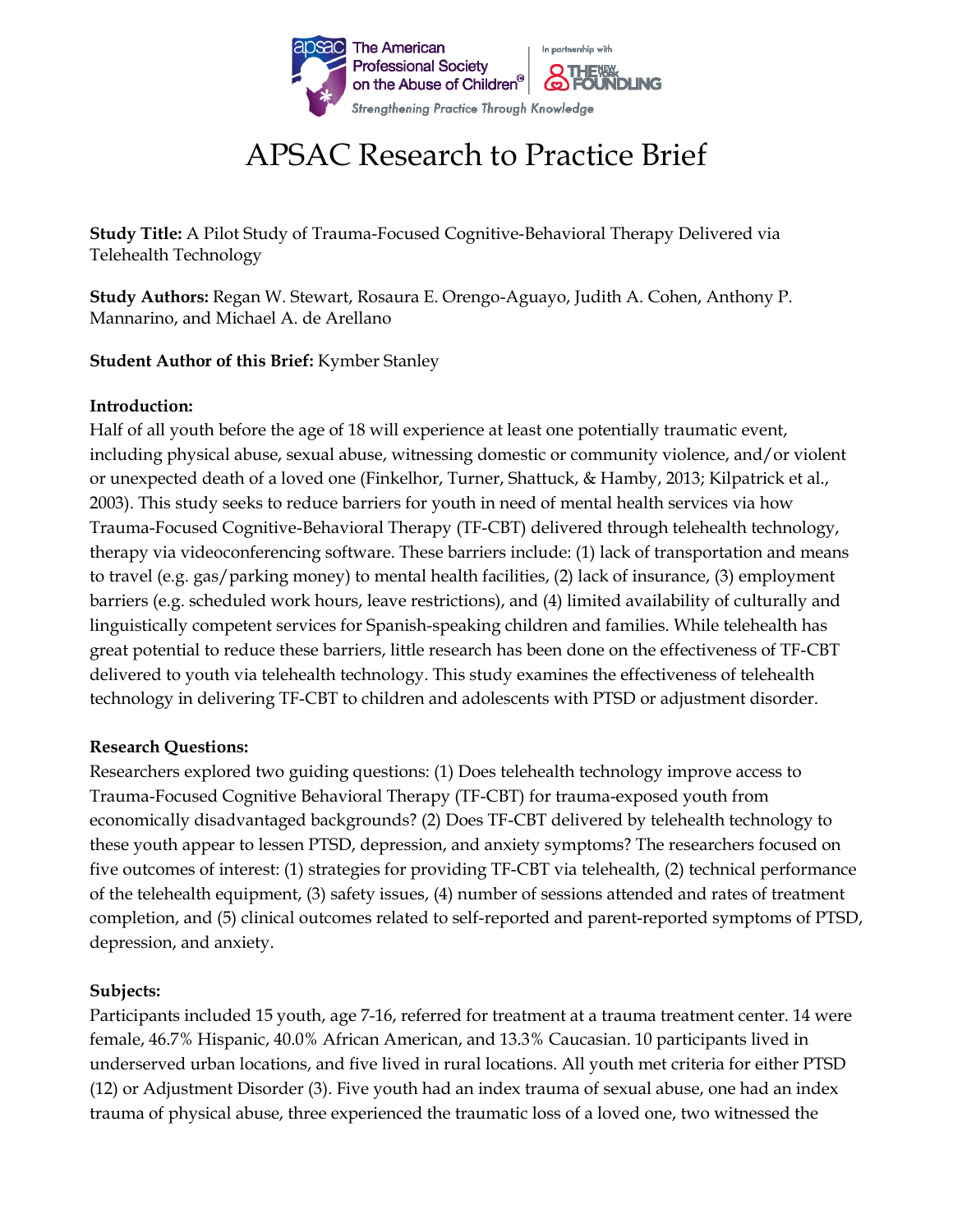armed robbery of a family member, one witnessed the physical abuse of a sibling, and three experienced multiple traumas. Youth were excluded from the study if they presented with current suicidal ideation or exhibited serious externalizing behaviors and were a danger to themselves or the telehealth equipment. Barriers to treatment services included: lack of transportation, language preference of the child and/or caregiver, caregiver work schedule and rural location.

# **Findings:**

Both school and home settings were utilized in the completion of treatment. There were basic guidelines established for videoconferencing sessions: select a space with minimal distractions and privacy, silence or turning off cell phones, and avoid using the computer for other activities. For home sessions, respecting the child's privacy by providing a space that would not be overheard was emphasized to the parents. Sessions held at school were completed using a provided laptop, and school staff were instructed on how to use the equipment. Technology issues were addressed before the initiation of treatment and were minimal throughout. Safety plans were established with schools and parents before treatment began but were not necessary over the course of this study. Barriers to technology access were lessened by giving participants laptops or network accessible iPads to be used for the duration of the treatment. Appropriate software was predownloaded, which reduced technological issues. The HIPPA compliant Vidyo videoconferencing software proved beneficial for screen sharing from provider to patient. Providers expressed satisfaction with the telehealth model, and the parents who completed satisfaction surveys (47%) were 100% satisfied with telehealth.

Researchers found that TF-CBT delivered via telehealth technology was successful at reducing barriers to treatment. All participants completed between 12-19, 45-90 minute, sessions. All youth completed treatment (0% dropout). All youth had a caregiver who actively participated in treatment. Both youth and their caregivers report a decrease in youth PTSD symptoms. At the completion of treatment, all youth no longer met criteria for either PTSD or adjustment disorder as measured by the UCLA PTSD Reaction Index, which assesses trauma exposure and post-traumatic stress symptoms among children and adolescents.

# **Recommendation:**

The study's findings suggest that providers working with youth impacted by trauma should consider offering TF-CBT through telehealth technologies as a means of reducing barriers and promoting treatment engagement and completion.

The school setting proved conducive in this study for increasing access to treatment. More youth may be able to receive treatment if schools offered an environment where telehealth services were more easily accessible to their students. Increased funding is needed to provide technology for treatment use as well as making quality providers accessible and affordable for underserved communities. Encouraging partnerships between providers and schools to offer mental health services via telehealth, ensures the use of appropriate technology, addresses safety concerns, and maintains privacy.